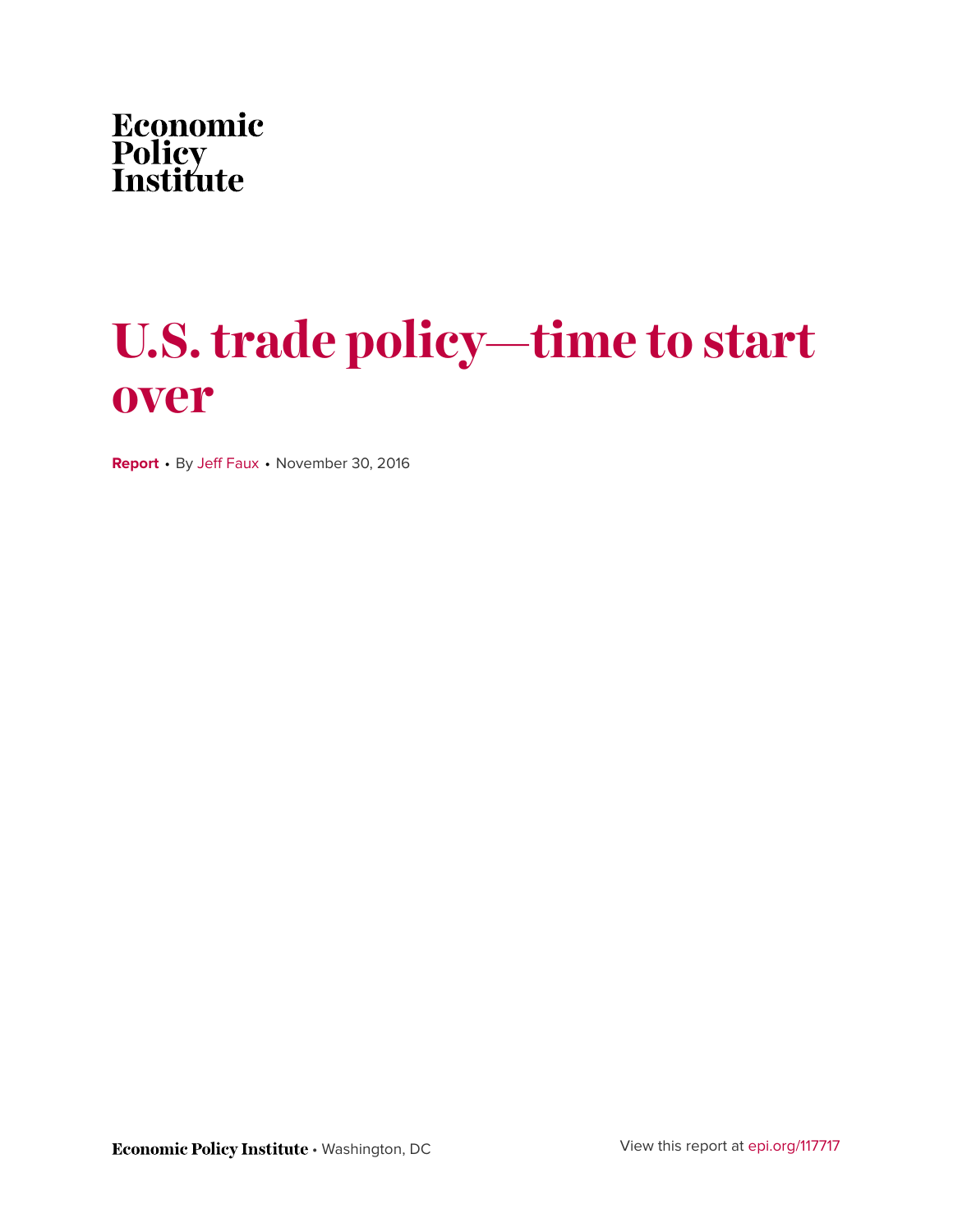Anger over the impact of international trade on jobs, wages, and opportunities was a major cause of Donald Trump's election. As the Democratic Party's politicians and pundits search through the rubble of Hillary Clinton's candidacy for clues to her stunning loss, they need to take an honest look at their own contribution.

Since the signing of the 1994 North American Free Trade Agreement (NAFTA) (conceived by Ronald Reagan, negotiated by George H. W. Bush, and sold to the Congress by Bill Clinton) the Washington policy class has relentlessly pursued ever more so-called free trade agreements. As the Economic Policy Institute has been reporting for decades, these deals have devastated our country's industrial base and the economic security of millions of Americans. Under pressure from multinational corporations, Republican and Democratic leaders have systematically traded away the income and job security of American workers in exchange for promoting the interests of American international investors.

It was only a matter of time before voters in the most affected states rebelled against the elites of both parties. There were enough of them in Michigan, Ohio, Pennsylvania, Wisconsin, and Iowa—many of whom had voted for Obama in the previous election—to carry Trump to the White House.

But the issue remains. Trump has declared the twelvenation Trans-Pacific Partnership (TPP) dead. Instead, he promises to negotiate "fair bilateral trade deals that bring jobs and industry back onto American shores." We have heard that before. Barack Obama predicted 70,000 new jobs from the bilateral U.S.–Korea Free Trade Agreement he signed in 2011. Four years later we had already lost 95,000. [1](#page-12-1)

<span id="page-1-0"></span>Trump may be, as he boasts, a better negotiator than Barack Obama. He was certainly right in criticizing Obama's deals. But the root cause of the loss of jobs and industry to globalization goes deeper than the trade pacts' details. It is inherent in economic policies that relentlessly open up American workers and their communities to brutal global competition for which they have not been prepared. The result is that the costs to American workers of each

#### **SECTIONS**

- 1. [Bad economics =](#page-2-0) losing [politics](#page-2-0) • 2
- 2. Trade [myths](#page-3-0) 3
- 3. [A trail of broken](#page-5-0) [promises](#page-5-0) • 5
- 4. ["This one is](#page-6-0) different" • [6](#page-6-0)
- 5. [National security: An](#page-7-0) [argument of last](#page-7-0) resort • [7](#page-7-0)
- 6. Moral [hypocrisy](#page-9-0) 9
- 7. [First things](#page-10-0) first 10

[Endnotes](#page-12-0) • 12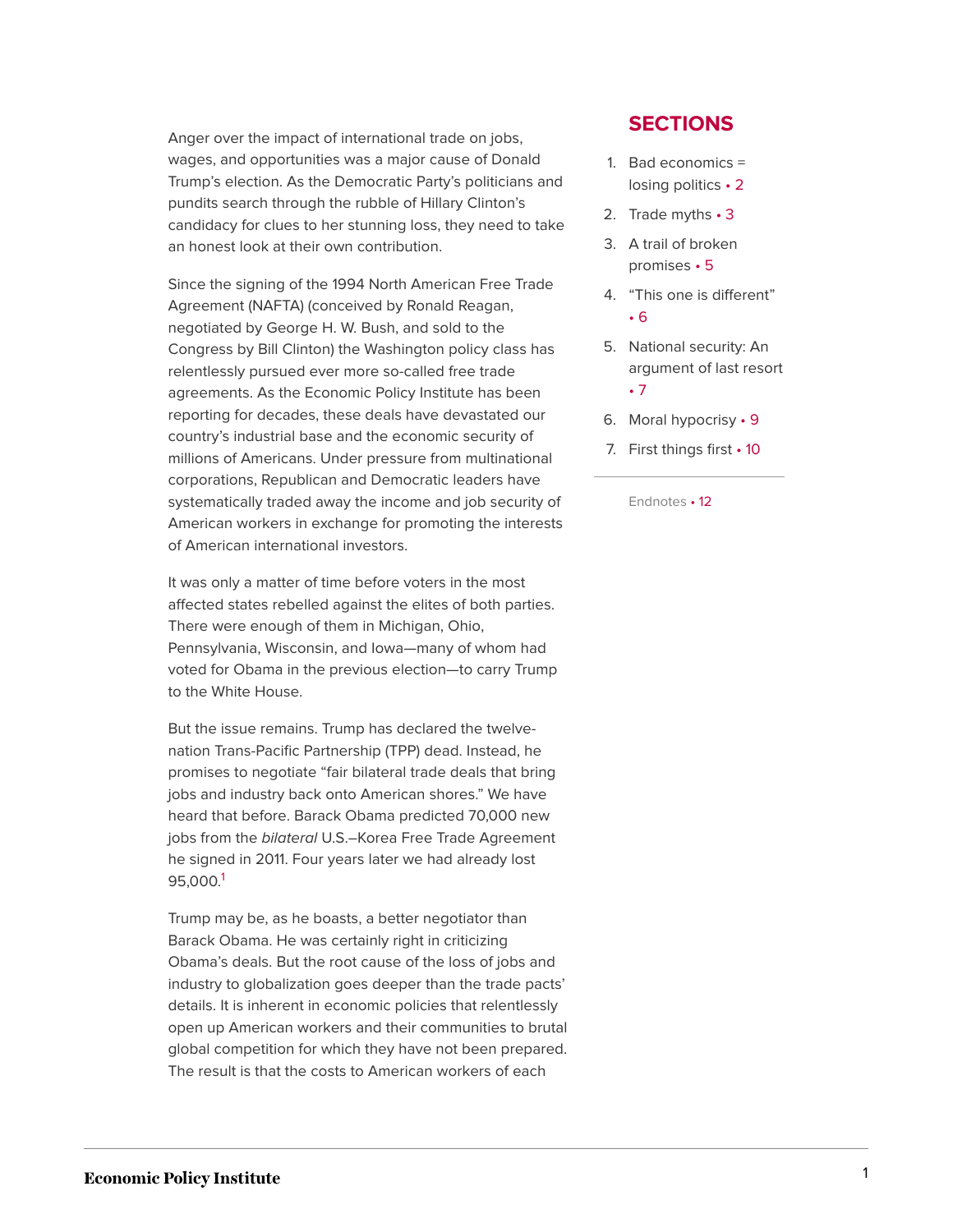cycle of expanded trade relentlessly exceed the benefits. This fundamental problem will not be resolved by better negotiations.

The trade policy of the last quarter century is now bankrupt, economically and politically. This is the moment for America to go back to the drawing board and rethink strategies for competing in the global economy in ways that raise living standards for all.

The first step is to declare a freeze on all trade negotiations—bilateral as well as multilateral—until we have such strategies in place.

### <span id="page-2-0"></span>**Bad economics = losing politics**

Donald Trump hammered away at those trade deals and the arrogance of an establishment that cared more about its relationship with Wall Street and foreigners than with Americans whose lives were being wrecked by globalization. He attacked leaders of both parties. But Democratic presidents Bill Clinton and Barack Obama were the most prominent champions of corporate globalization. And because the Democratic Party has traditionally claimed to be the champion of the working class, it was the most vulnerable to feelings of betrayal.

Workers' fear and anger that they were rapidly losing the American Dream were channeled by rightwing propaganda into resentment against immigrants and minorities, and upwardly mobile college-educated women. Many voters became convinced, however incorrectly, that Democrats were increasing benefits and protections to these groups, while pulling the rug out from under industrial workers and their communities, which contain Americans of all races, genders, and social identities.

This impression was reinforced by political consultants and pundits who argued that the party no longer needed that traditional base but could win an electoral college majority on the basis of larger turnouts from a coalition of minorities, immigrants, women, and white male college men. They lost the bet. Hillary Clinton underperformed relative to Obama in 2012 with African Americans, Latinos, and white women. Donald Trump, for all of his insulting diatribes against immigrants from south of the border actually did better among Latino voters than Mitt Romney in 2012. And when he attacked the Carrier Company for planning to move its factory to Mexico, he was talking about a plant where 50 percent of the workforce is African American. Women make up half the workforce on the assembly lines. The facility also employs dozens of recent Burmese immigrants. $<sup>2</sup>$  $<sup>2</sup>$  $<sup>2</sup>$ </sup>

<span id="page-2-2"></span><span id="page-2-1"></span>It was only after being pushed by Vermont senator Bernie Sanders in the primaries that Clinton backtracked on her support for the TPP, which she had once called the "gold standard" for trade agreements. $3$  And it was only after he was offered the nomination for vice president that Virginia senator Tim Kaine reversed himself on the TPP. But many voters in the Midwest were understandably skeptical. In the primaries of 2008, both Clinton and Barack Obama promised voters in the Midwest that they would renegotiate NAFTA, and quickly broke that pledge after Obama became president and Clinton secretary of state.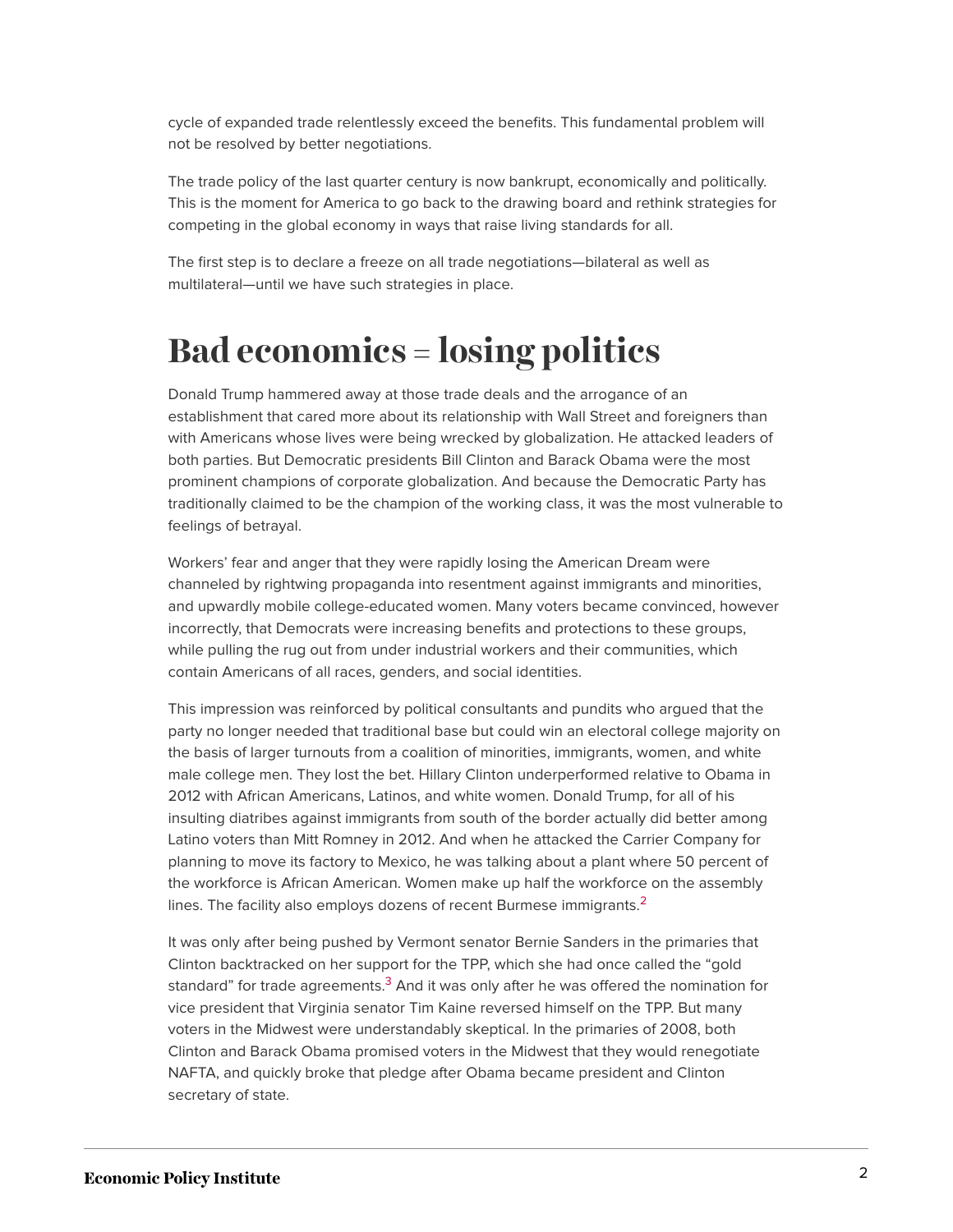As the working class grew angrier, their concerns—and those who tried to defend them, from industrial union leaders to members of Congress such as Bernie Sanders, Ohio representative Marcy Kaptur, and Ohio senator Sherrod Brown—were consistently ridiculed by columnists, economists, and editorial writers. The conventional economic wisdom was that workers should be grateful to have traded away good jobs and wages, stable communities, and a future for their children in exchange for cheap underwear and cell phones.

U.S. trade policies have clearly turned out to be bad politics. But they are bad politics because they are bad economics.

If the American political establishment is to learn anything from this election, it has to start by ending its 20 years of deception, denial, and anti-democratic arrogance over trade policies. It can respond to Trump by digging in its heels to protect corporate globalization or can use this as a wake-up call to rethink new strategies that return American workers to the center of America's economic policies.

The first step is to recognize how U.S. elites have deluded themselves and the country on trade.

#### <span id="page-3-0"></span>**Trade myths**

Promoters of trade agreements from NAFTA to the TPP have not honestly dealt with their critics. Instead of acknowledging the obvious failures, they they have stubbornly defended themselves by attacking opponents with irrelevant denunciations of "protectionism."

<span id="page-3-2"></span><span id="page-3-1"></span>Says Barack Obama in defending trade, "We cannot seal ourselves off from the rest of the world." [4](#page-12-4) Brookings Institution economist Gary Burtless adds: "Do we really think it would be a good idea for the U.S. not to have been able to trade in 1916 or 1886?"<sup>[5](#page-12-5)</sup>

The accusation is false and the argument irrelevant. Trade as a share of our economy was increasing way before NAFTA and will continue at a high level after TPP is officially rejected.<sup>[6](#page-12-6)</sup>

<span id="page-3-3"></span>Despite the labeling, NAFTA and the NAFTA-like deals that have followed agreements are not "free trade" agreements. Only six of 30 chapters of the TPP directly address questions of trade. The rest lay down rules that protect the interests of multinational investors above those of workers, the environment, and human rights. It is rife with restrictions on domestic policies—including restrictions on government policies to favor local procurement—that protect multinational corporate rights to future profits. To enforce those rights, the TPP would establish an Investor-State Dispute Settlement system by which corporate-affiliated judges can override the decisions of democratic governments.<sup>[7](#page-12-7)</sup>

<span id="page-3-4"></span>These are not the rules that existed in 1886 or 1916—or any time before 1994.

The United States has always been a trading nation, but not a "free-trading" nation. Until a quarter century ago trade policy—primarily the raising and lowering of tariffs—was an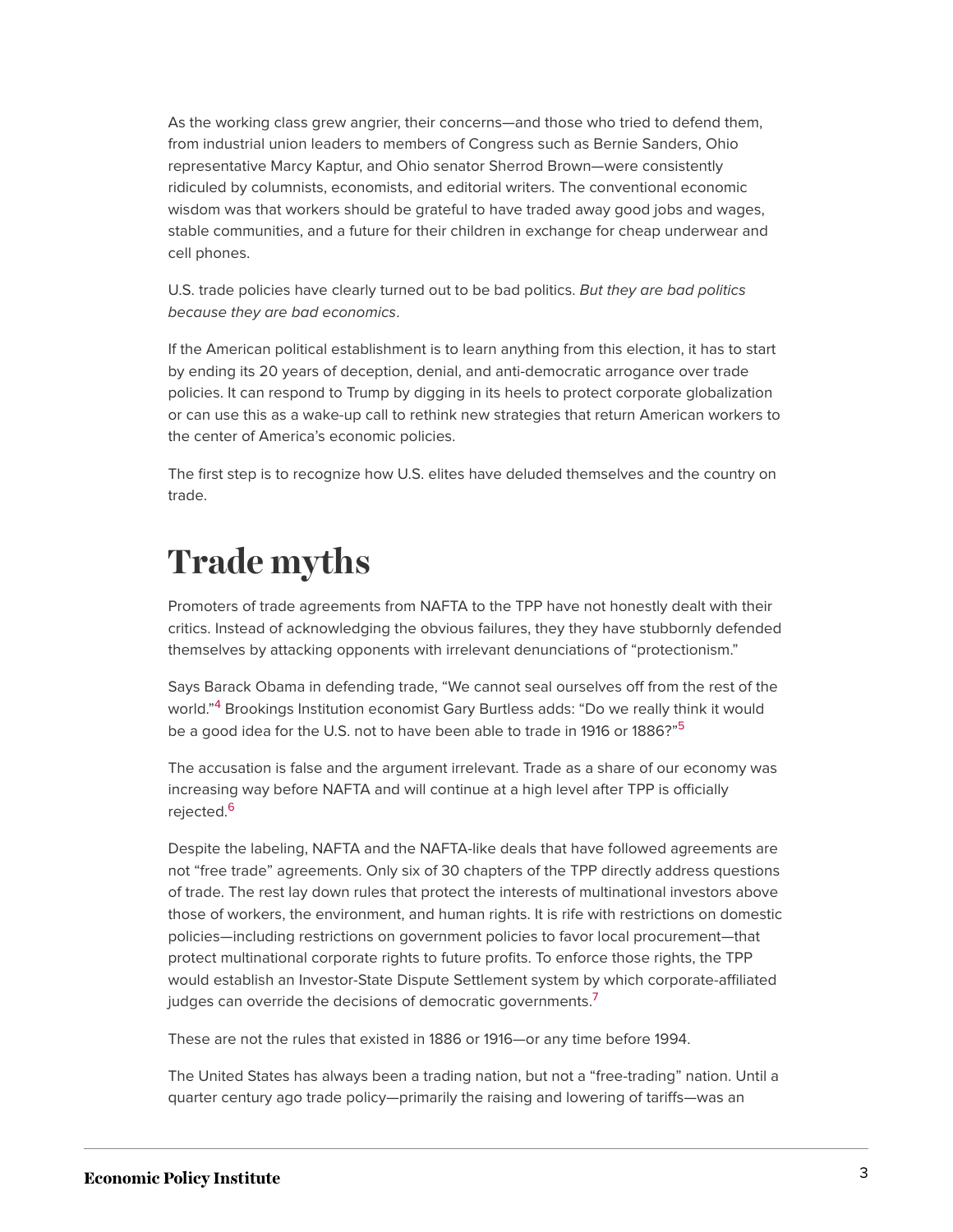instrument of *domestic* economic development. As the U.S. economy grew, so did its trade with the rest of the world. For the hundred years of America's post–Civil War industrialization, America's trade was in balance or in modest surplus, i.e., we paid for our imports with exports.<sup>[8](#page-12-8)</sup>

<span id="page-4-0"></span>Balanced trade reinforced virtuous cycles of internal economic growth. When a company replaced workers with machines, the increased profits were reinvested in other domestic industries, creating new jobs. Balanced trade helped assure that the benefits of rising productivity and technological change were widely shared by American workers as well as investors.

After World War II, American producers emerged with a unique and temporary comparative advantage over foreign competitors. The U.S. government therefore became a champion of lower tariffs. The new policy was also a weapon in the Cold War; providing access to the huge U.S. market dwarfed whatever the Soviet Union could offer to countries for whose loyalties we were competing.

Inevitably, Europe and Japan recovered, taking back their own markets—and reaching into ours. In the late 1970s the United States began to run chronic trade deficits, a market signal that it was losing competitiveness. By 1979, real wages of U.S. workers began to stagnate, and then fall. With the collapse of the Soviet Union in the next decade, the geopolitical rationale for Cold War trade policies also disappeared.

At this point in history, American leaders should have adjusted the country's policies to help its people cope with changing international conditions. But in the 1980s, business and financial institutions with global operations grew more dominant in Washington. Instead of helping working Americans regain the long-term trend of rising wages, pro-corporate domestic economic policies further weakened the bargaining power of labor vis-à-vis capital.

As did pro-corporate international economic policies. Beginning with NAFTA, U.S. trade policy made a radical and reactionary break with the past. In effect, it responded to the changing circumstances by allowing U.S. corporations to shed the economic and social responsibilities of being "American."

Specifically, NAFTA freed U.S. corporations to produce in Mexico—where labor was cheap, regulations lax, and government officials more than happy to serve the interests of foreign investors—and to sell those products back in the United States. And as Jorge Castañeda, who later became Mexico's foreign minister, put it, NAFTA was "an agreement for the rich and powerful in the United States, Mexico, and Canada, an agreement effectively excluding ordinary people in all three societies."<sup>[9](#page-12-9)</sup>

<span id="page-4-1"></span>NAFTA became the template for the neoliberal trade agreements that followed: the World Trade Organization in 1995, the PNTR (permanent normal trade relations) agreement with China in 2000, the CAFTA (the Central America Free Trade Agreement) in 2005, and the U.S.–Korea Free Trade Agreement in 2012.

NAFTA was the model for the TPP.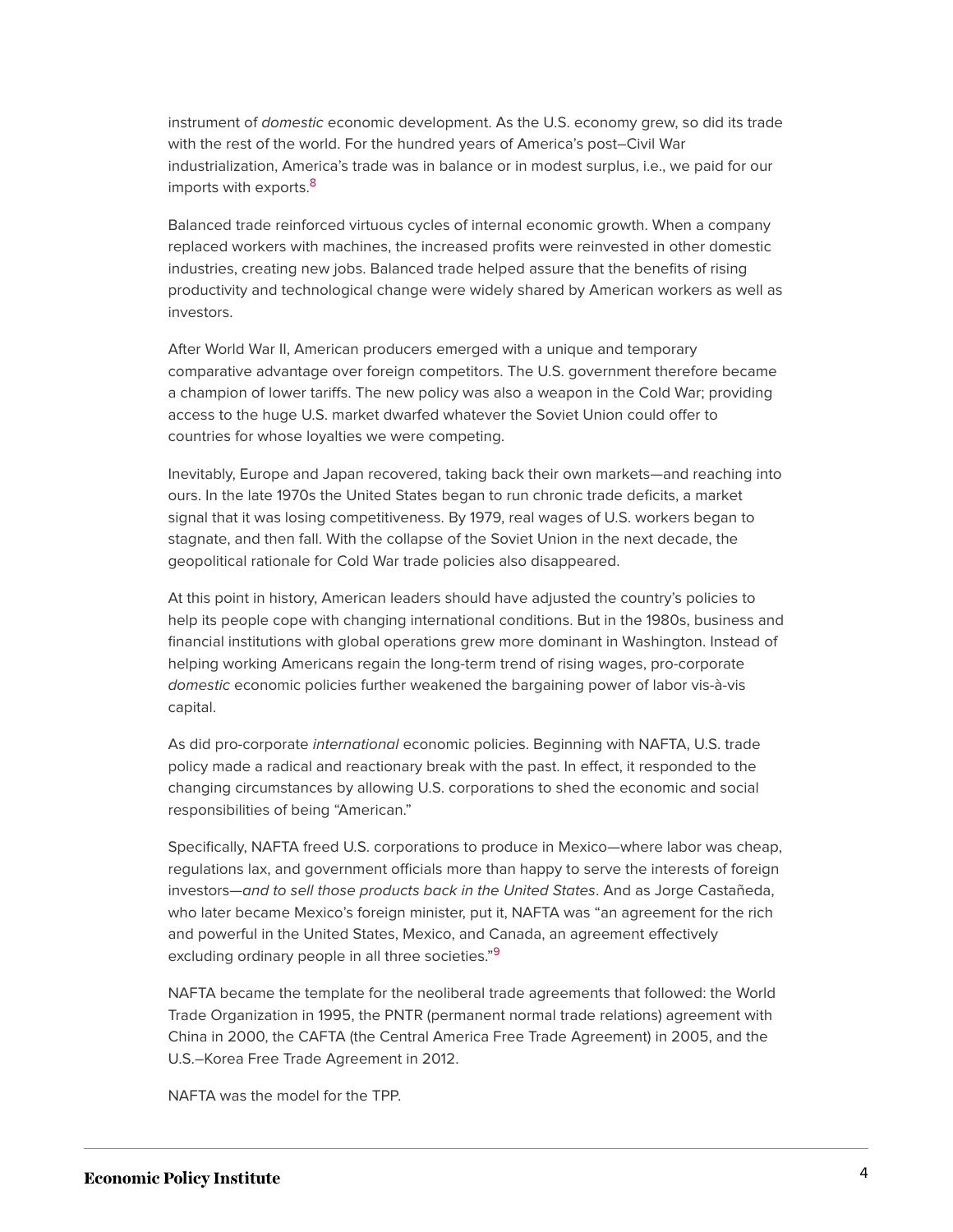# <span id="page-5-0"></span>**A trail of broken promises**

The central argument to Congress made by the promoters of NAFTA and the trade deals that followed was:

- 1. Because other countries had higher tariffs than the United States, reducing trade barriers would cause U.S. exports to rise faster than imports.
- 2. The annual trade deficits would therefore disappear.
- 3. As exports rose to equal if not exceed imports, U.S. jobs and wages would increase.

When NAFTA was passed, the United States was running a trade surplus with Mexico. President Bill Clinton promised that NAFTA would increase the surplus, creating 200,000 new American jobs in its first two years and a million jobs in five years. By 2010, deficits with Mexico had cost the United States 700,000 jobs.<sup>[10](#page-12-10)</sup>

<span id="page-5-1"></span>NAFTA's promoters conceded that they might have "oversold" its benefits, but argued that only the lowest paying jobs at the bottom of the skill ladder were being lost. And, anyway, they insisted, the benefits from cheaper goods made these Americans better off.

But "jobs at the bottom" were defined as those held by noncollege graduates who represent two-thirds of the labor force! And as economist Josh Bivens showed, in 2011 increased trade with low-wage countries lowered the annual real wages (which take the effect of lower consumer prices into account) of noncollege graduates by \$1800.<sup>[11](#page-12-11)</sup>

<span id="page-5-2"></span>As the U.S. government signed more trade agreements, the job losses rose relentlessly up that ladder. Highly skilled industrial work—in autos, steel, and electronics—was the next to go, as low-wage nations with free access to the American market rapidly educated and trained their own technical workforces. U.S. process-engineering sectors that depend on interaction with manufacturing followed, ultimately weakening the advanced research networks that generate new products. The U.S. trade surplus in high-tech industries turned into a deficit.<sup>[12](#page-12-12)</sup>

<span id="page-5-3"></span>The pain spread into the high-end service sector, affecting professional services, for example accounting, law, data analysis, entertainment, internet management, inventory control, and record-keeping. In a deregulated global market, any job that can be done with a computer can be offshored to places where costs are cheaper.

As they continued to promote new trade deals, Republican and Democratic leaders told Americans anxious about their future to get more education. They did, and growing numbers of younger, more educated Americans now find themselves with massive school debts, floundering in a labor market where wages are stagnant. The real wages of young college-educated workers in 2016 were no higher than they were 15 years before.<sup>[13](#page-12-13)</sup>

<span id="page-5-4"></span>To cover up the failure of trade deals to deliver jobs and higher wages to American workers, the promoters of the TPP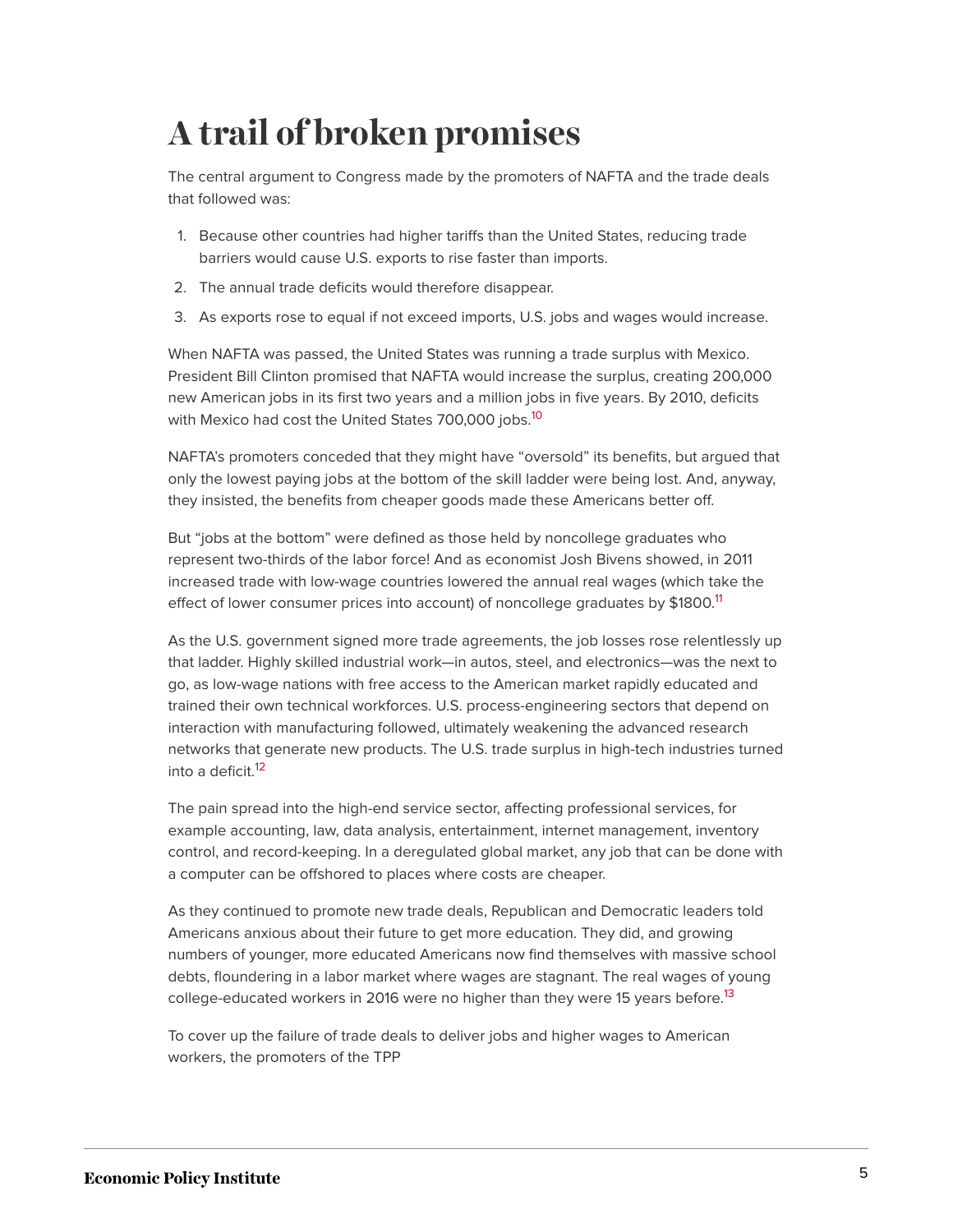simply ignored the facts. Thus, for example, a "fact sheet" on the Obama White House website claimed, "Last year, we broke the record in American exports for the fifth year in a row, selling \$2.34 trillion in goods and services abroad. And here's why that's important: The more we sell abroad, the more higher-paying jobs we support here at home."<sup>[14](#page-12-14)</sup>

<span id="page-6-1"></span>But nowhere in this "fact sheet" were we told that over the last five years imports have risen faster and higher than exports. And here's why that is more important: trade deficits reflect the net loss of jobs, including those that pay above average. Ignoring imports in analyzing trade is like ignoring withdrawals in analyzing your checkbook balance.

Labor markets are linked. When factories close, business drops off for suppliers, retailers, and services. Tax revenue falls, affecting education, health, transportation, and other government services. When workers laid off from \$25 an hour jobs compete for jobs with other noncollege-educated workers, wages fall overall. And when profits from labor saving automation that used to be reinvested in new industries in the United States are reinvested in industries elsewhere, the bargaining position of the next generation of workers is undercut as well. Imbalanced trade—in which we are importing more than we are exporting—helps turn the short-term dislocation of workers by technological change into permanent joblessness and lower incomes.

<span id="page-6-2"></span>Thus, the radical shift in trade policy since NAFTA has made a major contribution to the growing gap between the productivity of American workers and their incomes.<sup>[15](#page-12-15)</sup>

#### <span id="page-6-0"></span>**"This one is different"**

With each deal, we have been told that this one is "different." President Obama promised that the TPP would "raise standards." But standards were being lowered, not raised. Thus, for example, NAFTA required that at least roughly 65 percent of a product imported from Mexico actually be made in Mexico to qualify for a lower tariff. Even so, it meant that 35 percent of a product imported into the United States could be made in a country with even lower wages. The TPP lowered that "rule of origin" to require that only 55 percent—and in some cases only 30 percent—of a product needs to be made in TPP member countries to qualify for preferential tariff treatment. In effect, it means that means that TPP countries could continue to ship goods to the United States that are largely made in China.

<span id="page-6-3"></span>As economist Rob Scott has shown, China, which is not part of the TPP, already runs a large trade surplus with TPP countries while the United States runs trade deficits with them.<sup>[16](#page-12-16)</sup> The TPP's rules of origin would therefore have widened the "backdoor" to the U.S. market for more Chinese-made industrial and high-tech components.

Even die-hard supporters of neoliberal trade agreements concede that the ability of our trading partners to manipulate their currency to make their exports cheaper than their trading partners' domestically produced goods is a major drag on the competitiveness of U.S. products. But U.S. negotiators, and the roughly 500 corporate lobbyists who advised them on the TPP behind closed doors, came back empty-handed on this issue. Our Asian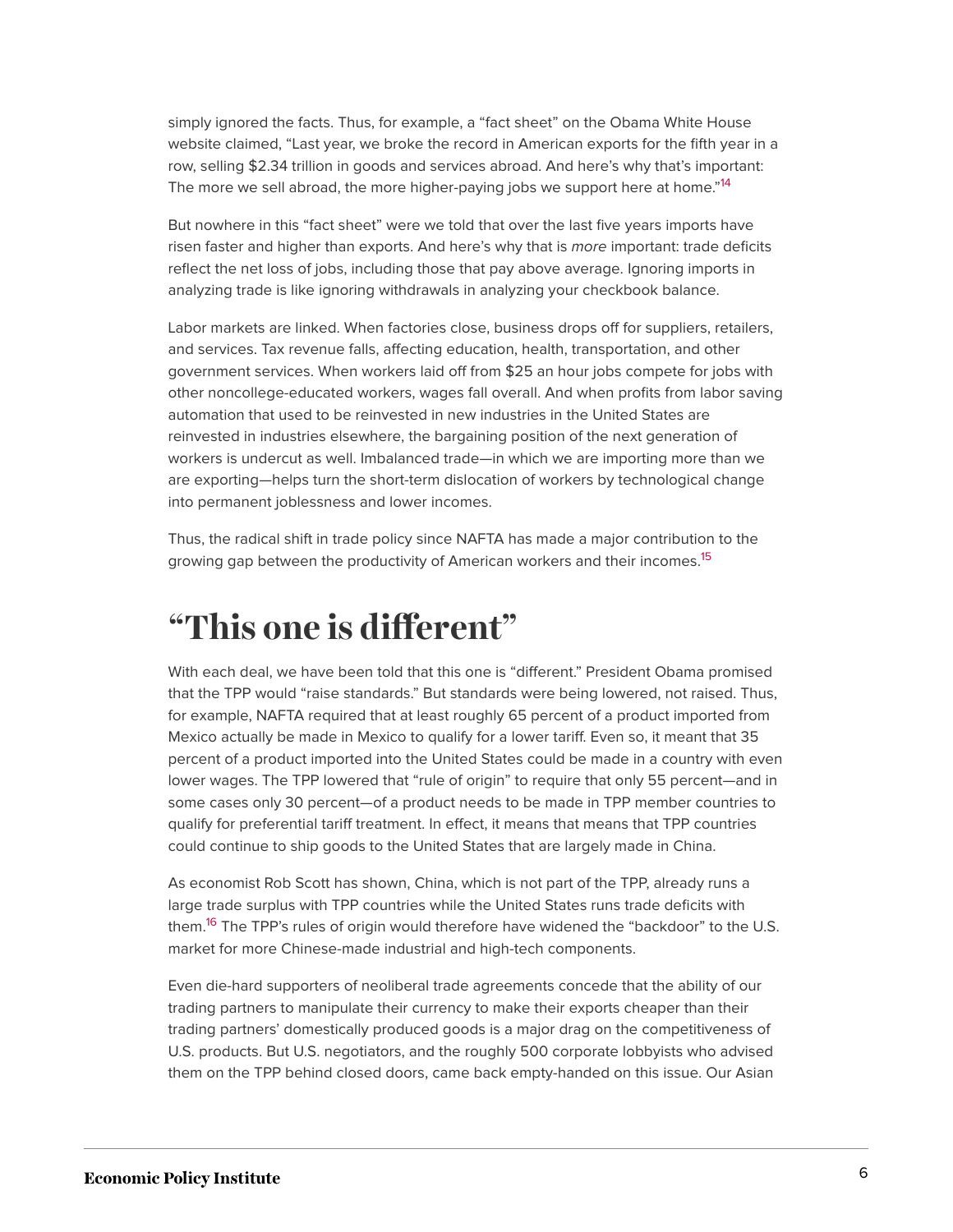trading partners, who routinely use currency manipulation to make their exports cheap, refused to discuss it. So we didn't.

The Obama administration claimed that the TPP has stronger language on labor rights than NAFTA. But it is at best cosmetic, and as usual, there is no serious enforcement mechanism. There is no court or procedure with teeth for violations. Indeed, it is clear that under the current corporate-dominated mindset, the American government has no serious intention of enforcing such rights in trade agreements.

As AFL-CIO president Richard Trumka pointed out last year, the Office of the U.S. Trade Representative, which is charged with negotiating the deal and would be charged with enforcing it, does not even believe that murder and other brutal acts committed against labor union activists violate the "worker-protection" clauses to trade agreements.<sup>[17](#page-12-17)</sup>

<span id="page-7-2"></span><span id="page-7-1"></span>Even the fervid promoters of the TPP stopped predicting any but the most marginal of economic gains. The International Trade Commission, for example, making a series of optimistic assumptions and claims about the economy farther into the future than anyone could possibly see, predicted that the TPP would increase annual U.S. GDP by the equivalent of one month's growth-by 2047!<sup>[18](#page-13-0)</sup> That the U.S. government would further risk the future of a majority of American workers for the promise of such a tiny reward reveals the bankruptcy of the economic case.

#### <span id="page-7-0"></span>**National security: An argument of last resort**

With the economic case in tatters, it was no surprise that TPP promoters then reached for other arguments, which had even less credibility. They shifted from the claim that the TPP would make Americans prosperous to the claim that it would make us safer, i.e., by containing China's influence in Southeast Asia.

<span id="page-7-3"></span>Defense Secretary Ashton Carter said "passing TPP is as important to me as another aircraft carrier."<sup>[19](#page-13-1)</sup> Eight former defense secretaries assured congressional leaders that approving the TPP would "contribute to a safer world for us, our children and our grandchildren."<sup>[20](#page-13-2)</sup> Obama's former chief economist Alan Krueger told us that "trade agreements are primarily about foreign relations."<sup>[21](#page-13-3)</sup>

<span id="page-7-5"></span><span id="page-7-4"></span>But we have been hearing that trade deals were needed to make America safer for the last 20 years. And for 20 years the predictions of national security experts have not fared any better than the predictions of their economic counterparts.

For example, NAFTA was supposed to secure the southern border of the United States, reducing illegal immigration and creating a stable rule-of-law democracy south of the border. Instead, the destruction of much of Mexico's farm and small business sector vastly increased the flow of undocumented workers, creating a major political and social crisis in the United States. And, partly because NAFTA made it easier to bring drugs into the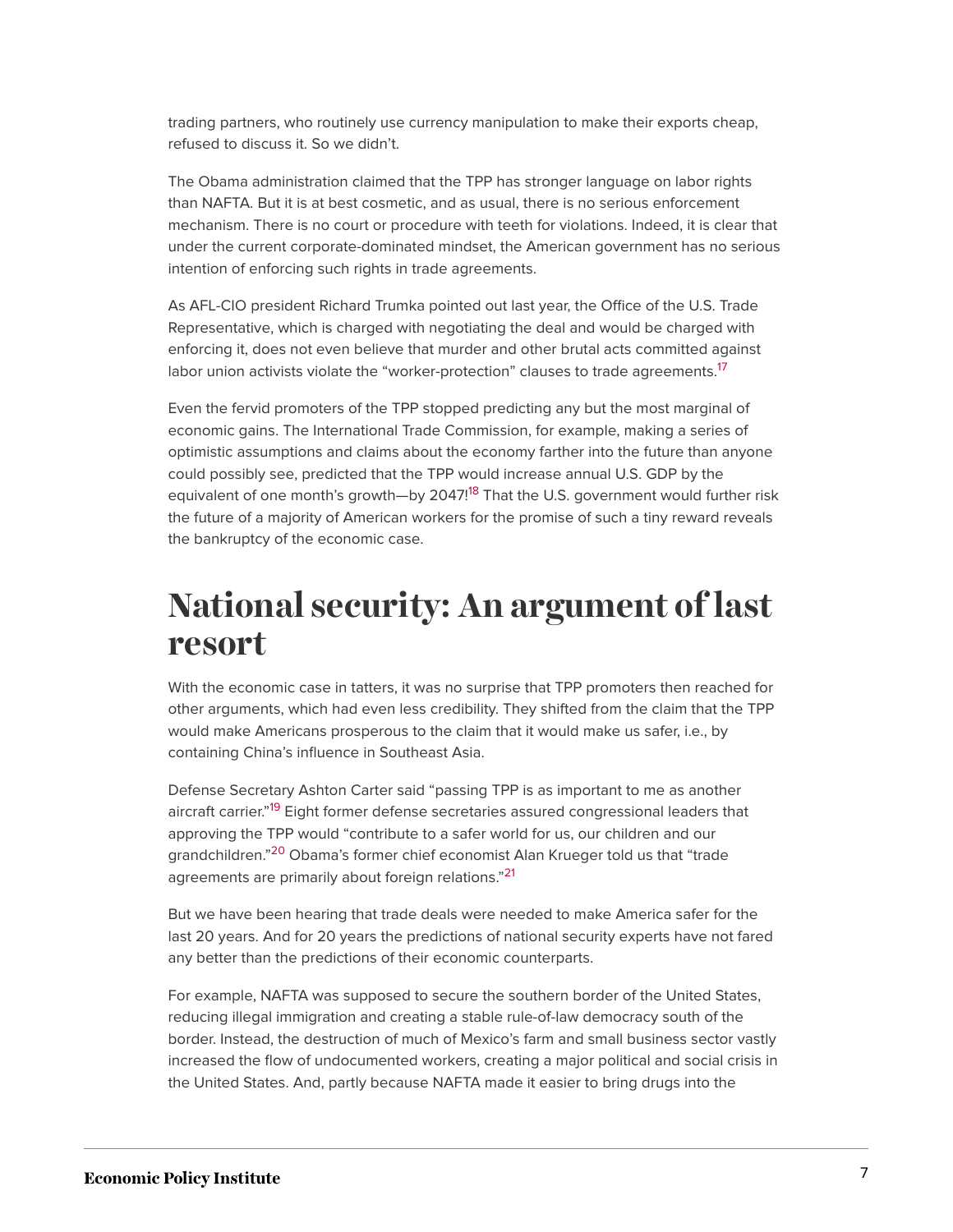United States from both Mexico and Latin America, lawlessness and social instability associated with the drug trade have become widespread.

<span id="page-8-0"></span>The State Department now warns Americans against traveling to Mexican border states.<sup>[22](#page-13-4)</sup> As for border security, we have reinforced our southern frontier with drones, dogs, a 700-mile fence, some 6,000 guards and even bands of extralegal vigilantes. NAFTA clearly made us less secure.

<span id="page-8-1"></span>A few years after being sold on NAFTA, Americans were told that opening up our markets to China with a special deal that brought it into the World Trade Organization was a clever geopolitical strategy to "pull China in the right direction."<sup>[23](#page-13-5)</sup>

<span id="page-8-2"></span>After 16 years of continuous job loss and a relentless trade deficit that has transferred trillions of dollars from the United States to China, $^{24}$  $^{24}$  $^{24}$  we are now told that China moved in the wrong direction. Instead of becoming a free-market Western-style democracy content to be America's junior partner in Asia, China has developed its own authoritarian capitalist model and is a rival for U.S. influence in the region.

In response, the United States is building up its network of military bases in Asia and supplying more weapons and training to China's neighbors—all of which are, ironically, following China's "wrong" model of authoritarian capitalism. Today, U.S. and Chinese war planes and ships are circling each other in the South China Sea over territorial disputes that have nothing to do with the security of the people of the United States.

Short of war, the United States can no more stop China from dominating the South China Sea than China can stop the United States from dominating the Caribbean. China's neighbors' trade with China already dwarfs their trade with us. If anything, the TPP would have accelerated the expansion of China's economic power. By weakening the standards for "local content," it would have increased the proportion of TPP countries' exports to the United States that are made in China, adding to China's massive cache of dollars.

Moreover, despite their current national security rhetoric, the TPP negotiators actually dropped the provisions in previous trade deals that allowed the U.S. government to stop foreign acquisitions of American firms if deemed a threat to national defense.

According to President Obama, failure to approve the TPP "would call into question America's leadership in this vital region." But why would that be so? Certainly, the leaders of the other nations involved understood that congressional approval was not a sure thing. Now that the pact appears dead, they are disappointed, of course. But, the TPP will not be the first agreement negotiated by a U.S. administration that Congress has turned down. Congress has still not ratified the 1982 Law of the Sea Treaty, a comprehensive set of rules governing the international use of the oceans. Has the U.S. Navy lost credibility? Do other nations not ship their goods to us? Do we still not assume the role of guarantor of freedom of the seas?

The United States suffered a humiliating military defeat in Vietnam, and we are still by far the most respected military force in the region.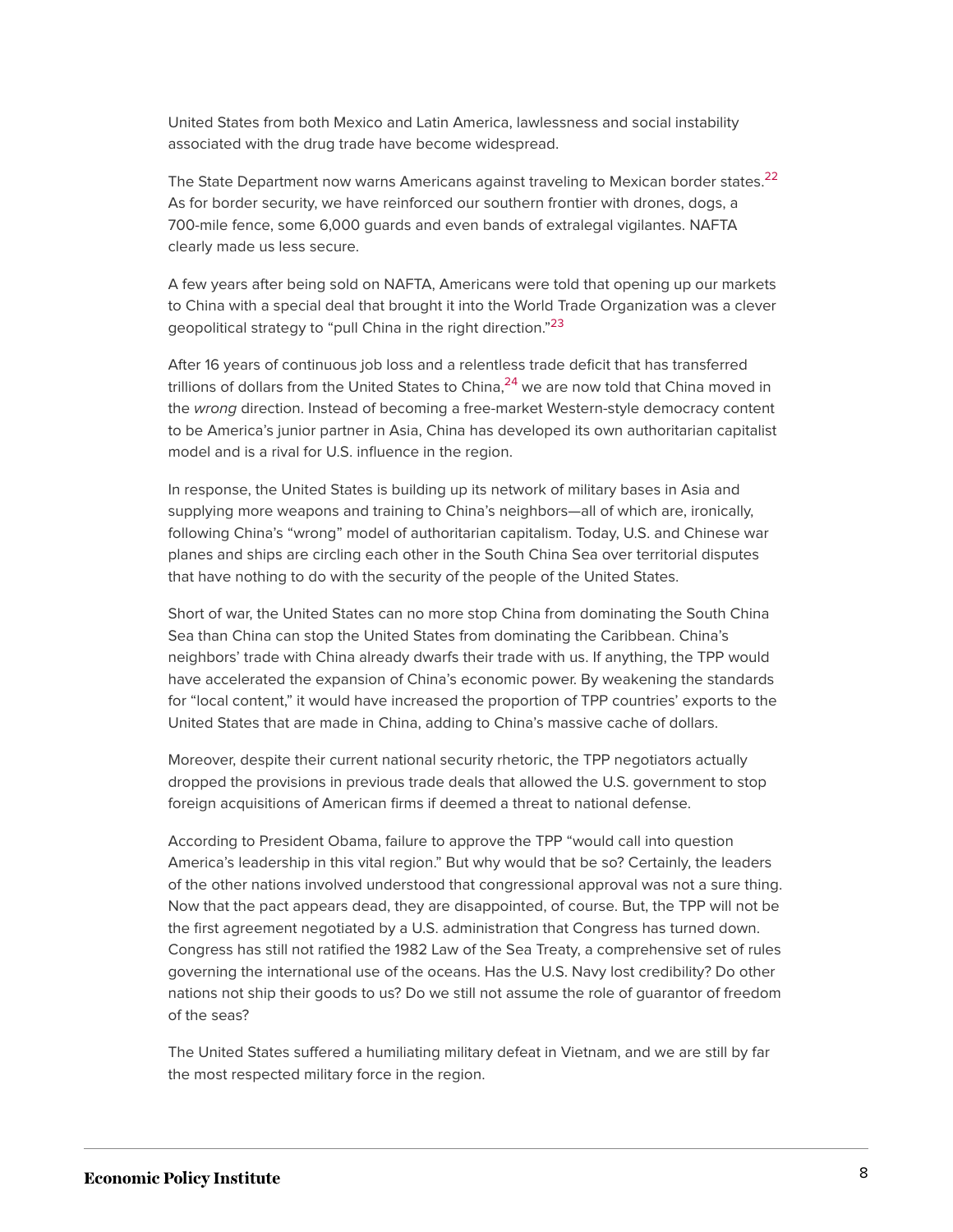The United States will remain a major player in Asia without the TPP. And our Asian "partners" are not likely to stop using us as a piece in their political chess games with China because they lose the greenlight to sell us even more underwear and electronic gadgetry than they do now.

Nations deal with one another on the basis of self-interest. The idea that we must prove ourselves trustworthy to foreign politicians by trading away the interests of our own people makes little sense.

## <span id="page-9-0"></span>**Moral hypocrisy**

With their economic arguments discredited, promoters also began draping these trade and investment pacts with a mantle of moral superiority. American workers who complained were told that they should be ashamed of themselves. Why? Because offshoring their jobs helps workers in other counties who are even poorer.

<span id="page-9-2"></span><span id="page-9-1"></span>Paul Krugman told his New York Times readers that they should support "open world markets...mainly because market access is so important to poor countries."<sup>[25](#page-13-7)</sup> Charles Lane in the Washington Post said Bernie Sanders' criticism of trade deals reveals a "certain selfishness" toward people in "poverty more grinding and miserable than anything even the worst-off Americans have experienced in recent years."<sup>[26](#page-13-8)</sup> Zack Beauchamp of *Vox* writes that the moral question is, "how much we're willing to hurt the world's poor in order to help ourselves."<sup>[27](#page-13-9)</sup>

<span id="page-9-3"></span>Self-sacrifice for others is a noble sentiment. But proclaiming moral superiority by demanding that other people do the sacrificing is base hypocrisy.

America is a rich country. But it is not America that is being asked to sacrifice. Neither is it America's rich, whom NAFTA-like trade deals have made even richer. Nor is it the professionals who manage and promote the interests of the 1 percent.

Instead, the sacrificing is reserved for those lower- and middle-income Americans who already have been kicked down the economic ladder by investor-privileged globalization.

<span id="page-9-4"></span>There is a nasty subtext at work here—smug upper-class professionals' contempt for working people. Globalization's "losers" are caricatured as older white men without college educations who are overpaid to work in U.S. factories—and probably racist and sexist to boot. Roger Cohen of the *New York Times* dismissed them as "Trump's people."<sup>[28](#page-13-10)</sup> And so, thanks in part to such dismissals of working people, they were.

For economic elites to justify the undercutting of American workers' living standards on the grounds that workers elsewhere are even poorer is not just hypocrisy. It is also simplistic economics.

It assumes that if expanded trade is making workers in the United States poorer, workers in poorer countries must be becoming richer.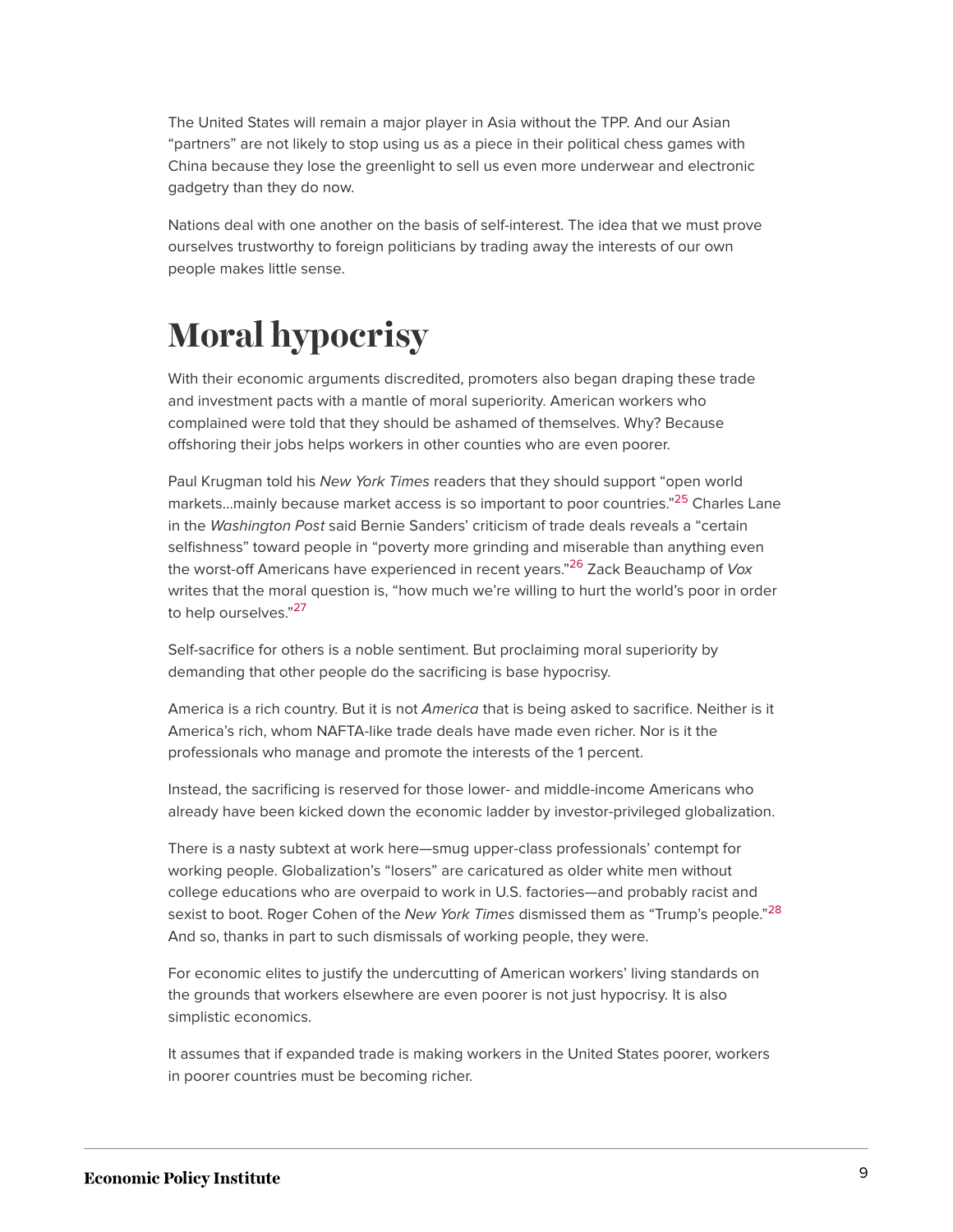That may have been the logic of the past. But the trade agreements of the last 20 years, including the rules establishing the World Trade Organization in 1995, radically redistributed the benefits of trade upward without increasing the total gains.

As economist Josh Bivens points out, supporters of trade liberalization have claimed that increased international trade over the last 60 years has produced huge benefits for American families. But even if they are right, the numbers show that 99.9 percent of the benefits of trade materialized before the implementation of NAFTA and its successor agreements.<sup>[29](#page-13-11)</sup>

<span id="page-10-2"></span><span id="page-10-1"></span>Meanwhile, the gap between U.S. and Mexican wages remains as wide as it was 20 years ago,<sup>[30](#page-13-12)</sup> and distribution of income and wealth is worse—as evident in the increase in Mexican workers risking their lives by illegally crossing the border into the United States in search of work.

<span id="page-10-3"></span>China, the poster child for free trade moralists, has a level of inequality higher than even the United States.<sup>[31](#page-13-13)</sup> Independent trade unions are outlawed, occupational disease and accident rates are recklessly high, and child labor is rampant.

<span id="page-10-4"></span>At the same time, China has more billionaires (in U.S. dollar terms) than the United States itself.<sup>[32](#page-13-14)</sup> Not to be outdone by the rest of the global mobile rich, they flaunt their wealth in every major city in the world.

The assertion that that American workers should sacrifice their jobs and their children's future so that Third World plutocrats can bid up real estate prices in Manhattan, Los Angeles, and Miami makes a mockery of moral compassion.

#### <span id="page-10-0"></span>**First things first**

Washington's fixation with trade agreements has diverted attention from the more important question of globalization: What economic strategies can put American workers back on the historic track of rising wages and opportunities? Trade agreements should follow, not lead, the answer.

But for the last two decades Democratic and Republican leaders have had it backwards—rushing into international agreements that trade away the bargaining power of American workers in order to gain protections for corporate investors in international markets. We do not know whether or to what extent Trump will change this. It is not clear what he means by better bargains on trade deals. But we do know that the central need is not for trade deals, but a better economic strategy.

Again, the issue is not foreign trade, per se. Other advanced nations, such as Germany and the Scandinavian countries, have rising wages and large trade sectors. The difference is that they have policies to make sure the benefits of trade are widely shared.

Sensible observers agree that to successfully compete in the global economy, Americans need massive investments in education, training, infrastructure, and technology—and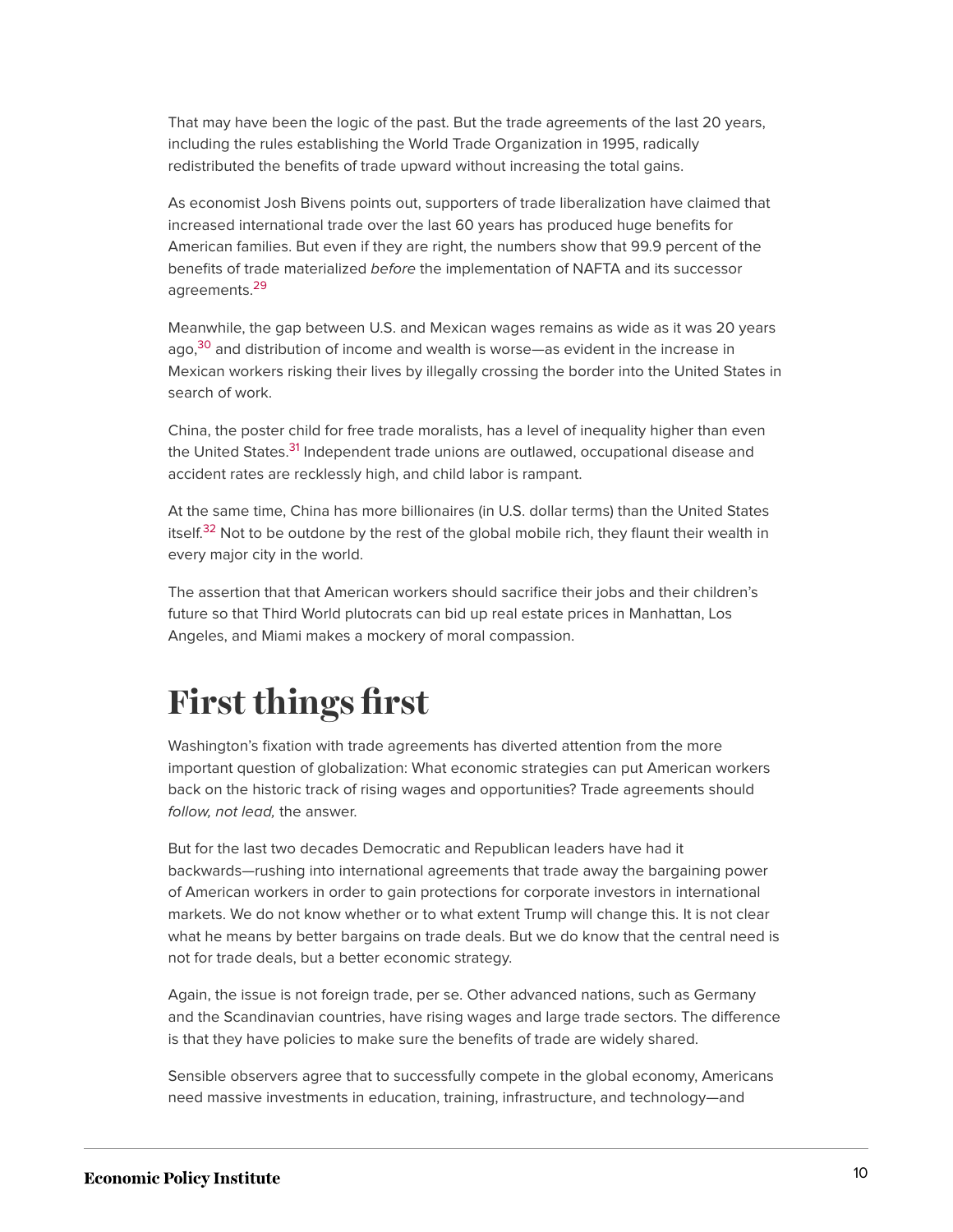reforms in taxes and macroeconomic policies. Without better policies to increase the competitiveness of American workers, each new trade deal further undercuts the incomes and opportunities of the majority of Americans.

For the last twenty years, before Congressional votes on trade treaties, trade deal promoters have made vague promise that investments and reforms will come—later.

But "later" never comes. With each trade deal, corporate constituents become even less willing to pay taxes to improve the skills of American workers. Why should they, when they can get workers overseas, where both wages and taxes are lower?

Workers are thus left with little but expressions of sorrow that things haven't worked out. And the politicians who had promised to protect them offer hollow assurances that they really do feel the pain of the ex-steelworker mopping floors at Burger King and the college graduate waiting on tables and walking dogs.

We are in a hole, and it is time to stop digging. The logic of both international economic policy and domestic politics calls for putting the needed investments and reforms in place before any new deals are made that will expand trade.

To climb out of this hole we must call on President Trump to announce an indefinite freeze on any new trade negotiations. We must also urge the administration and Congress to support a comprehensive global economic agenda for making American workers competitive and balancing our trade with the rest of the world. Such an agenda would include:

- **Increased domestic investments in education, infrastructure, and technology aimed at** expanding production and product development in the United States.
- Policies to restore the bargaining position of American workers, including enforcement of trade union rights.
- Affordable health care and worker adjustment programs aimed at a transition to better jobs.
- Tax and regulatory reforms that favor domestic growth.
- **•** Restrictions on currency manipulation by trading partner nations and requirements that they abide by minimal labor and human rights standards.
- Restrictions on tax havens.

Only when we have established the conditions that would allow for trade that is balanced and trade benefits that are shared with workers, should the U.S. government consider further liberalizing our commerce with other nations.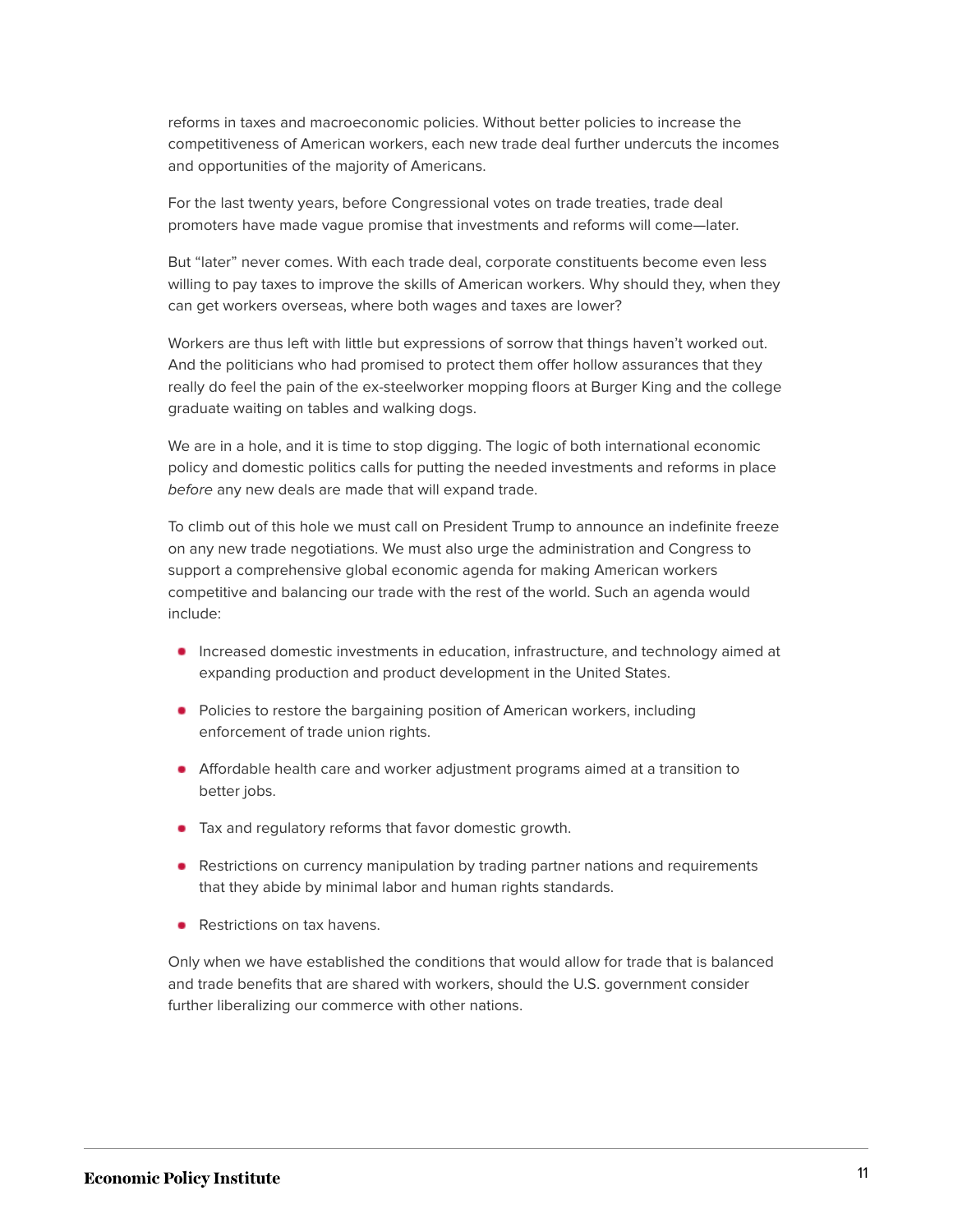#### <span id="page-12-0"></span>**Endnotes**

- <span id="page-12-1"></span>[1.](#page-1-0) Robert E. Scott, "[U.S.-Korea Trade Deal Resulted in Growing Trade Deficits and More than 95,000](http://www.epi.org/blog/u-s-korea-trade-deal-resulted-in-growing-trade-deficits-and-more-than-95000-lost-u-s-jobs/) [Lost U.S. Jobs](http://www.epi.org/blog/u-s-korea-trade-deal-resulted-in-growing-trade-deficits-and-more-than-95000-lost-u-s-jobs/)," Working Economics (Economic Policy Institute blog), May 5, 2016.
- <span id="page-12-2"></span>[2.](#page-2-1) Nelson D. Schwartz, ["Can Trump Save Their Jobs? They're Counting on It](http://www.nytimes.com/2016/11/13/business/economy/can-trump-save-their-jobs-theyre-counting-on-it.html?_r=0)," New York Times, November 12, 2016.
- <span id="page-12-3"></span>[3.](#page-2-2) Clinton used the phrase "gold standard" in remarks in Australia in 2012 (U.S. Department of State, "[Remarks and Techport Australia](http://www.state.gov/secretary/20092013clinton/rm/2012/11/200565.htm)," November 15, 2012). The evolution of her thinking on TPP was chronicled by Politifact.com in 2015 (Lauren Carroll, ["Hillary Clinton Flip-Flops on Trans-Pacific](http://www.politifact.com/truth-o-meter/statements/2015/oct/08/hillary-clinton/hillary-clinton-now-opposes-trans-pacific-partners/) [Partnership,](http://www.politifact.com/truth-o-meter/statements/2015/oct/08/hillary-clinton/hillary-clinton-now-opposes-trans-pacific-partners/)" Politifact, October 8, 2015.
- <span id="page-12-4"></span>[4.](#page-3-1) The White House, "[Remarks by President Obama in Address to the Parliament of Canada,](https://www.whitehouse.gov/the-press-office/2016/06/30/remarks-president-obama-address-parliament-canada)" June 29, 2016.
- <span id="page-12-5"></span>[5.](#page-3-2) Linda Qui, "Sanders Is Right: Migrant Laborers in Malaysia Are Forced into Working under 'Slavelike Conditions,'" Politifact, April 12, 2016.
- <span id="page-12-6"></span>[6.](#page-3-3) Robert E. Scott, Carlos Salas, and Bruce Campbell, [Revisiting NAFTA: Still not Working for North](http://www.epi.org/files/page/-/old/briefingpapers/173/bp173.pdf) [America's Workers](http://www.epi.org/files/page/-/old/briefingpapers/173/bp173.pdf), Economic Policy Institute Briefing Paper #173, September 2006.
- <span id="page-12-7"></span>[7.](#page-3-4) Jonathan Weisman, "[Trans-Pacific Partnership Seen as Door for Foreign Suits against U.S.,](http://www.nytimes.com/2015/03/26/business/trans-pacific-partnership-seen-as-door-for-foreign-suits-against-us.html?_r=1)"New York Times, March 25, 2015.
- <span id="page-12-8"></span>[8.](#page-4-0) Historical background in these paragraphs comes from Jeff Faux, The Global Class War: How America's Bipartisan Elite Lost Our Future, and What It Will Take to Win (Hoboken, N.J.: John Wiley & Sons, Inc., 2006).
- <span id="page-12-9"></span>[9.](#page-4-1) The Global Class War, 2.
- <span id="page-12-10"></span>[10.](#page-5-1) Robert E. Scott, [Heading South: U.S.-Mexico Trade and Job Displacement after NAFTA](http://www.epi.org/files/page/-/BriefingPaper308.pdf), Economic Policy Institute, May 3, 2011.
- <span id="page-12-11"></span>[11.](#page-5-2) Josh Bivens, [Using Standard Models to Benchmark the Costs of Globalization for American](http://www.epi.org/publication/standard-models-benchmark-costs-globalization/) [Workers without a College Degree](http://www.epi.org/publication/standard-models-benchmark-costs-globalization/),Economic Policy Institute, March 22, 2013.
- <span id="page-12-12"></span>[12.](#page-5-3) U.S. International Trade Commission (USITC), ["USITC Interactive Tariff and Trade DataWeb](http://dataweb.usitc.gov/scripts/user_set.asp)" [Excel files].
- <span id="page-12-13"></span>[13.](#page-5-4) Teresa Kroeger, Tanyell Cooke, and Elise Gould, [The Class of 2016: The Labor Market Is Still Far](http://www.epi.org/publication/class-of-2016/) [from Ideal for Young Graduates](http://www.epi.org/publication/class-of-2016/), Economic Policy Institute, April 21, 2016.
- <span id="page-12-14"></span>[14.](#page-6-1) The White House, "[The Trans-Pacific Partnership: What You Need to Know about President](https://www.whitehouse.gov/issues/economy/trade) [Obama's Trade Agreement,](https://www.whitehouse.gov/issues/economy/trade)" website accessed November 21, 2016.
- <span id="page-12-15"></span>[15.](#page-6-2) As EPI's Productivity-Pay Tracker shows, productivity has grown 6.6 times more than pay since 1973. Economic Policy Institute, ["The Productivity-Pay Gap](http://www.epi.org/productivity-pay-gap/)," August 2016.
- <span id="page-12-16"></span>[16.](#page-6-3) Robert E. Scott, "[The TPP is a back door for dumped and subsidized imports from China; it would](http://www.epi.org/blog/the-tpp-is-a-back-door-for-dumped-and-subsidized-imports-from-china-it-would-enhance-not-limit-chinas-influence-in-the-region/) [enhance, not limit, China's influence in the region](http://www.epi.org/blog/the-tpp-is-a-back-door-for-dumped-and-subsidized-imports-from-china-it-would-enhance-not-limit-chinas-influence-in-the-region/)," Working Economics (Economic Policy Institute blog), November 17, 2016
- <span id="page-12-17"></span>[17.](#page-7-1) Michael McAuliff, ["AFL-CIO's Trumka: USTR Told Us Murder Isn't a Violation under U.S. Trade](http://www.huffingtonpost.com/2015/04/22/fast-track-trade_n_7113412.html) [Deals](http://www.huffingtonpost.com/2015/04/22/fast-track-trade_n_7113412.html)," Huffington Post, April 22, 2015.